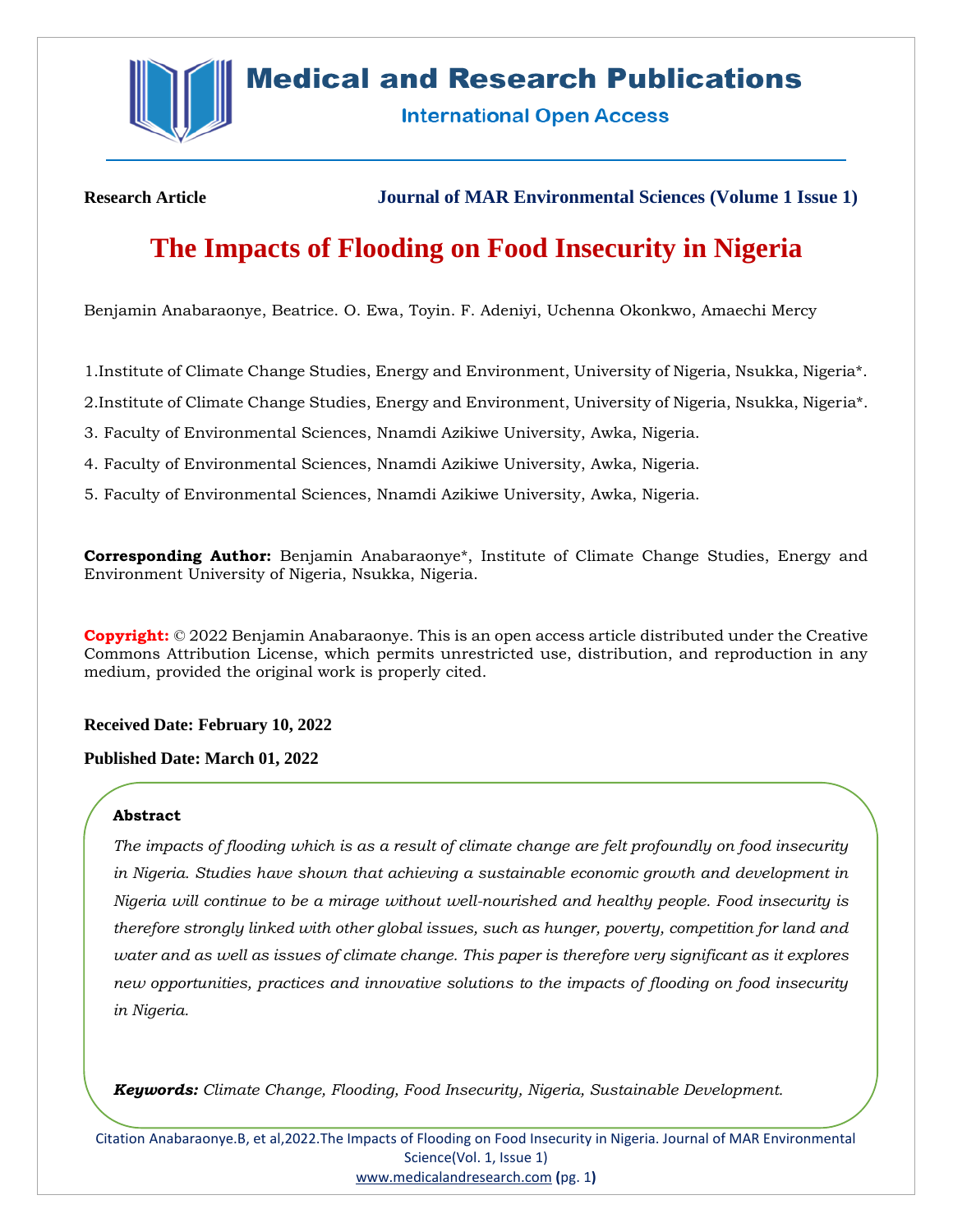## **Introduction**

Climate change refers to any change in climate overtime, which may be due to natural variability or as a result of human activity (Inter-government Panel on Climate Change, IPCC, 2001).The United Nations Framework Convention on Climate Change (1992) defines climate change as changes in climate that is usually attributed straightforwardly or not directly to human activity which alters the composition of the overall atmosphere in addition to the usual climate changeability observed over similar periods. Some researchers have claimed that climate change education should focus on the kind of learning, critical and creative thinking and capacity building that will engage youth with the right information so that they can take appropriate actions to respond to climate change (Stevenson, Nicholls & Whitehouse, 2017; Fuertes et al ,2020). There is a growing concern that climate change will seriously affect the ability to meet the food demands of about 10 billion world population come 2050, which is a significant reason why experts are promoting climate-smart agriculture (Elferink and Schierhorn, 2016). Climate change is one of the global problems which has dominated the media headlines in recent times. It is a complex global problem because it is intertwined with many other issues such as economic development, poverty reduction, good health and well-being. Climate change education can also be a strategic and meaningful way for promoting the principles and practice of sustainable development (Mochizuk& Bryan, 2015).Climate change is a global problem, and it requires solutions on a global scale.Appropriate and urgent actions must be taken both by individuals, institutions and the government to deal with climate change issues in order to ensure a sustainable future for her citizens in Africa (Anabaraonye, Okafor& Eriobu, 2019). The reality of climate change is actually very frightening. We are already in times of terrific climate change, with worse forecast if we continue with business as usual through pouring excessive greenhouse gases into the atmosphere. The natural causes of climate change are as a result of variations in earth's orbit, variation in ocean circulation, variation in albedo of the continents, as well as variation in solar radiation. The human causes are, however, results of deforestation, air pollution, poor agricultural practices such as bush burning, excess and wrong application of inorganic fertilizers, burning of fossil fuels, urbanization, industrialization, inefficient transport system, among others.Climate change is one of the most important factors affecting the formation of soil with important implications for their development, use and management perspective with reference to soil structure, stability, topsoil water holding capacity, nutrient availability and erosion. Scientists have predicted that expected changes in temperature, precipitation and evaporation as a result of climate change will cause significant change in organic matter turnover and CO2 dynamics thereby significantly impacting soil fertility(Okafor, Oladejo, & Ikem, 2019). Soil fertility is vital in agricultural processes for farmers in Nigeria. Soils are intricately linked to the climate system through the carbon, nitrogen, and hydrologic cycles. Climate change therefore has a profound effect on soil processes and properties. Climate Change can lead to soil infertility which in turn results to food insecurity in Nigeria. Climate change was once a distant concern, but now an existential threat and one of the greatest challenge facing this generation.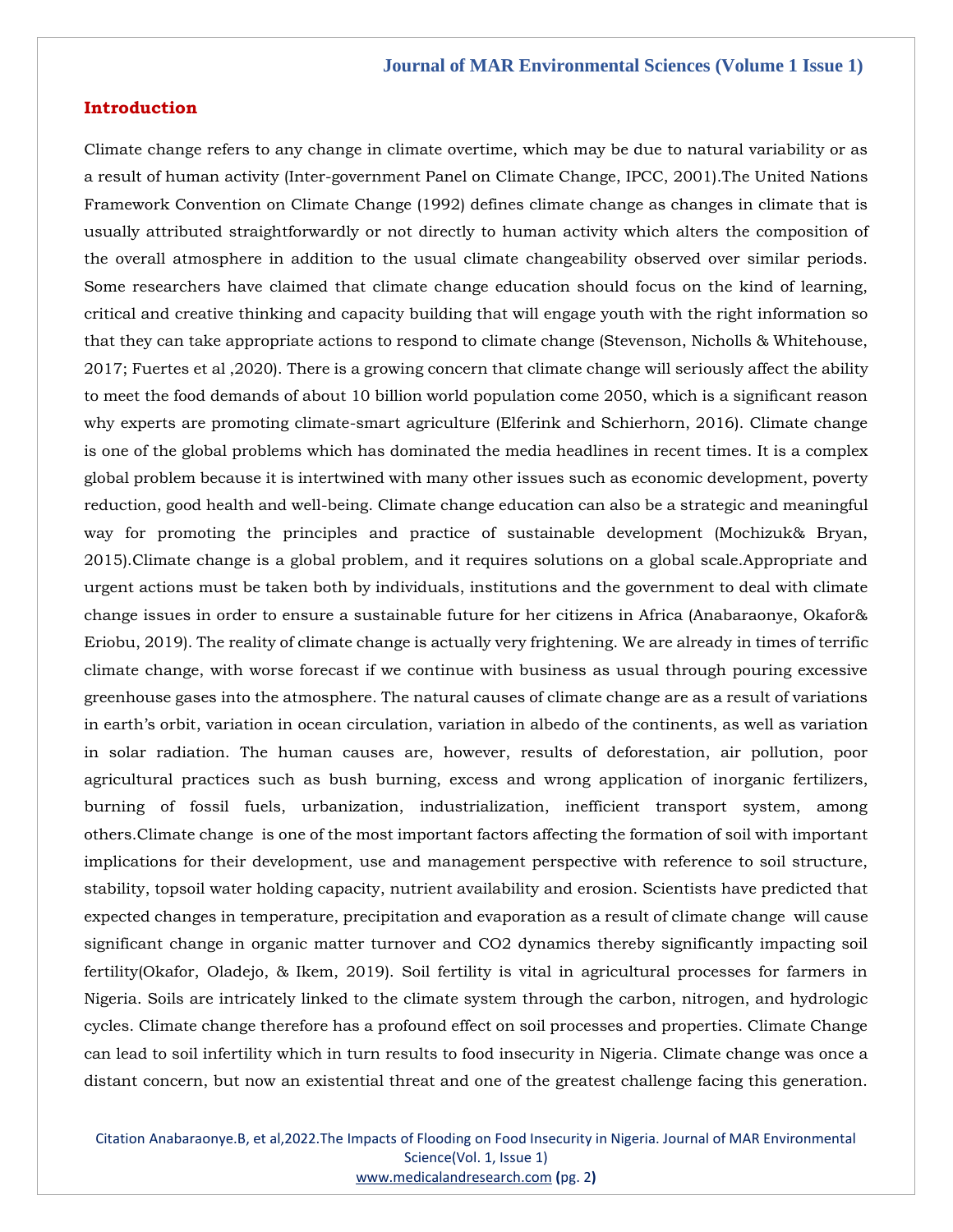There's no disputing the fact that the upsurge in global temperatures are largely due to the excessive amount of carbon released into the atmosphere. Carbon is a basic building block in every living thing, plant or animal. Our soils are loaded with carbon and so are our air and ocean. We take oxygen and exhale carbon dioxide. Plants do reverse and we coexist happily supplying each other's carbon dioxide and oxygen needs. The problem is that over the last two centuries humans have dramatically increased the amount of carbon dioxide and other greenhouse gases released into the atmosphere which now pose as serious threat to the agricultural sector in Nigeria. The impacts of flooding, which is one of effects of climate change on food insecurity in Nigeria implies that due considerations to mitigation and adaptation efforts has become a pressing issue. Infact, failure to ensure food security has unavoidably resulted in many social problems and challenges including civil unrest and riots in many cities of Nigeria. Food Insecurity is a key issue in the Economic Stability domain. Food insecurity is defined as the disruption of food intake or eating patterns because of lack of money and other resources. Nowadays, soaring food prices in major cities across the Nigerian states are being reported with adverse impact on household budgets. The Boko Haram insurgency in the North-east and pockets of conflicts in some states where basic food items for the nation come from are making food commodity prices to rise for a range of foodstuffs, from beef to fruits and vegetables, thus squeezing consumers still struggling with modest wages(Okechukwu et al,2014).

#### **Methodology**

Data used for this study is derived from published works including academic journal articles, conference papers, textbooks and internet materials. The researchers gathered a lot of materials for the research but summarized the characteristics of the papers that centered more on the impacts of flooding on food insecurity in Nigeria. This enabled the researchers to generate the synthesis of various researchers' views on the subject matter.

#### **Result and Discussion**

#### 3.1**. Climate Change, Flooding and Food Insecurity in Nigeria**

Transdisciplinary research, involving scholars and practitioners from a variety of fields, disciplines, and experiences, helps identify and explore the dynamic, multidimensional intersections among food systems systems. In particular, when multiple scholars and practitioners work collaboratively, they can use multiple lenses and a variety of datasets that transcend any one discipline. In collaboration on a project, their knowledge, skills, and experiences become synergistic. They are better able to identify complex problems facing a food system and generate complex interpretations of a particular

Citation Anabaraonye.B, et al,2022.The Impacts of Flooding on Food Insecurity in Nigeria. Journal of MAR Environmental Science(Vol. 1, Issue 1) [www.medicalandresearch.com](http://www.medicalandresearch.com/) **(**pg. 3**)**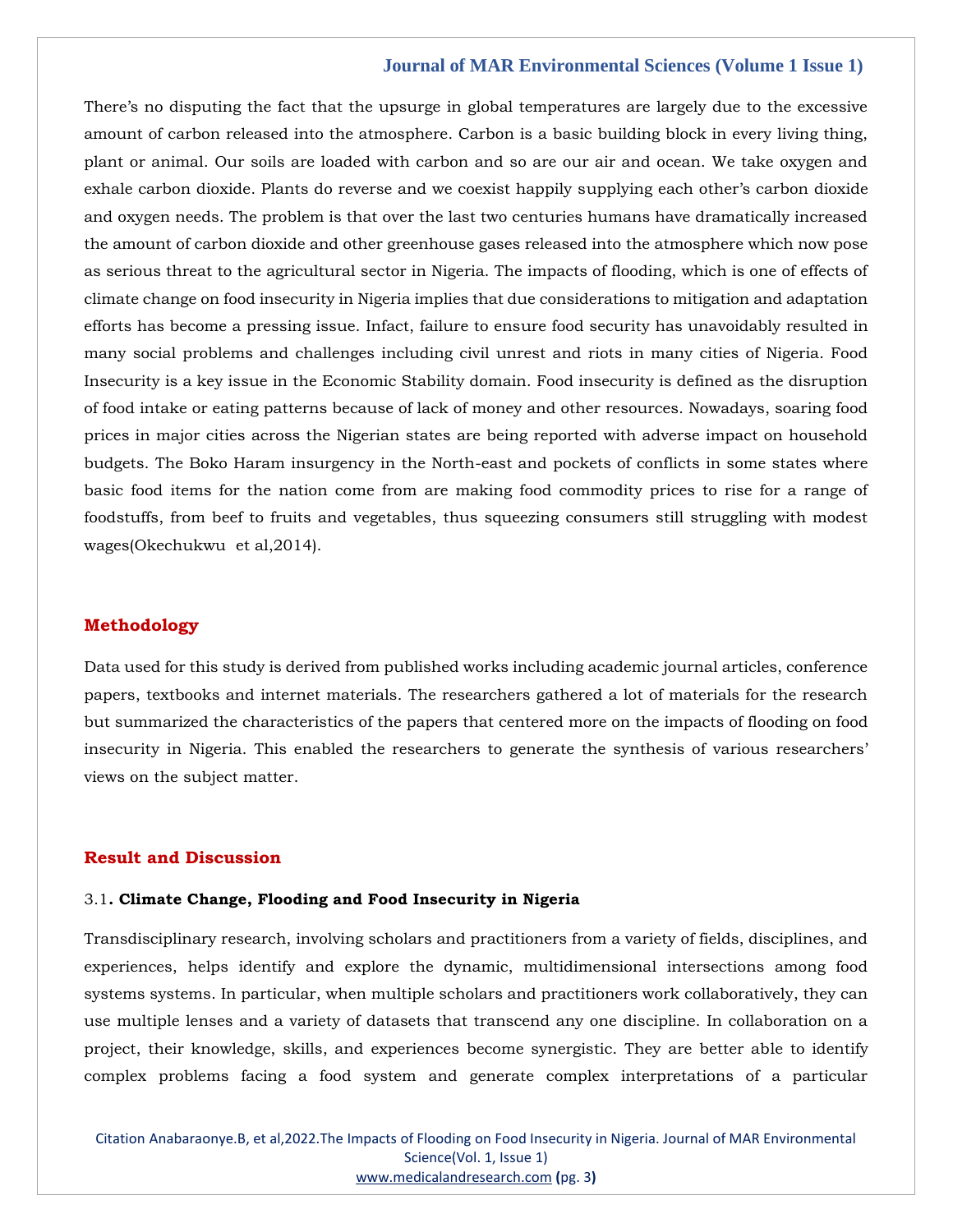phenomenon (Ellingson, 2009). Poetic transcription has also been used as a tool to explore and teach about food systems (Anabaraonye, Nji, & Hope, 2018). These findings contribute to ongoing examples of poetry as a tool for teaching about food systems and thereby tackling food insecurity in Nigeria (Anabaraonye et al., 2018; Bjorsen & Emery, 2002; Christy & Lima, 2007; Huye, 2015).

The issue of climate change has increased the severity and rate of occurrence of the flood disaster, with its negative impact on food production, food distribution, food utilization, and food security (IPCC 2007). Climate change and increasing human influence in the natural ecosystems of rivers pose a greater risk to flooding in areas near the riverbeds (Klaudia, Marzena, and Aleksandra,2018). Nwaobiala and Nwosu, (2014) maintained that agriculture is one of the most weather-dependent human ventures in Nigeria. Agriculture suffers due to its vulnerability to climate change and African countries are particularly vulnerable to the incidences of climate given their dependence on rain-fed agriculture.Despite this fact, agriculture has remained an important source of livelihoods on the continent. Studies have shown that an average of 70% of the population in Africa, lives by farming; 40% of all export earnings come from agriculture and about one-third of the national income in Africa is generated by the agricultural sector (McCuster & Carr, 2006). The poorest members of the society in African countries are those most dependent on rain-fed subsistence agriculture for food, jobs and income, and hence the most vulnerable to climate change (Yaro,2004).

In the globalizing world today, Nigeria inclusive, the visible climate change impacts and global warming on fertility of soil and prospects for agricultural productivity occasioned particularly, by the prevailing challenges of flooding, erosion and excessive rainfalls, remains an increasing challenge not just only to governments (state actors) with their various multi-lateral organizations but to numerous nongovernmental organizations (NGOs) around the world (Anabaraonye, Okafor; & Chukwuma, 2019; Anabaraonye, Okafor, & Hope, 2018). These environmental threats that include erosion, flooding, drought, and desertification have continued to expose human beings to varieties of humanitarian concerns such as hunger and starvation, unemployment, poverty and disease (Anabaraonye, Okafor & Olamire, 2019, Birsel, 2019) including food insecurity.

Flooding is a general condition of partial or complete inundation of normally dry areas from overflow of inland or tidal waters or from unusual and rapid accumulation of runoff(Jeb and Aggarwal 2008). Floods as noted by Odufuwa et al(2012) are the most frequent disaster and widespread natural hazards of the world and UN-Water (2011) noted that floods have caused 84% disaster deaths in the world with an average of 20,000 deaths per year, which makes only a few countries immune to floods. Floods can be very dangerous depending on the nature and level of water volume involved. According to Ikani (2016), Flooding is the overflowing of water either as a result of torrential rainfall, a broken dam, a high rise in the volume of water in rivers, oceans or seas as a result of melting ice caps or prolong rainfall, thereby flooding its neighbouring environment and beyond.

Citation Anabaraonye.B, et al,2022.The Impacts of Flooding on Food Insecurity in Nigeria. Journal of MAR Environmental Science(Vol. 1, Issue 1) [www.medicalandresearch.com](http://www.medicalandresearch.com/) **(**pg. 4**)**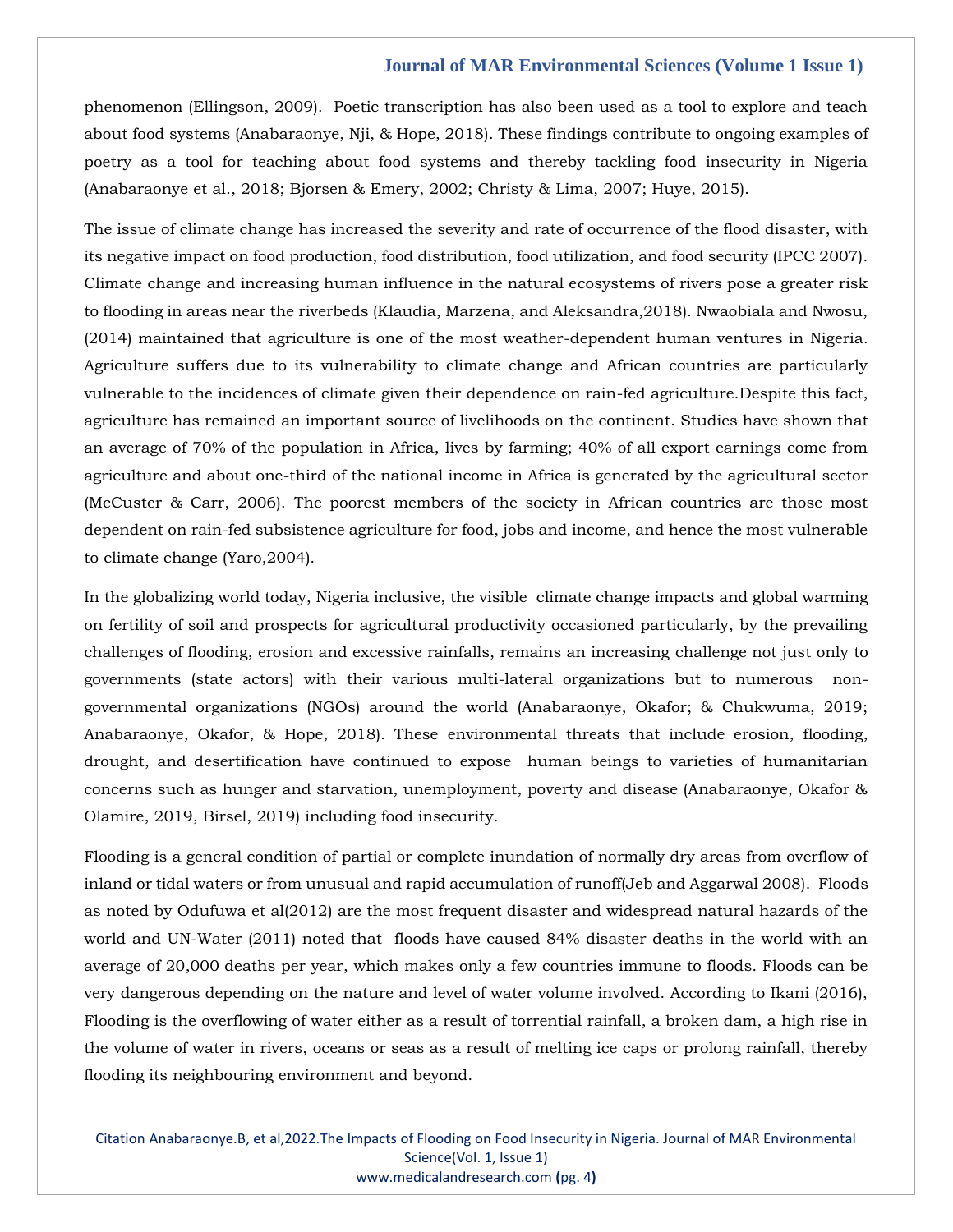Flooding was found to have influenced food insecurity (Akukwe and Korhoda, 2018) as majority (99.3%) of the respondents adduced in a data generated from sampled households. This implies that virtually all the households had experienced one or more negative effects of flooding on food insecurity and since the sampled households were agrarian, the effects were devastating.

The analysed negative effects of flooding on food insecurity were: flooding reduces crop harvest; decreases farm income derived from crop sales; damages roads; destroys food/ farm storage facilities; reduces labour demand; pollutes streams; reduces the number of times food is consumed; affects the quality of food eaten; increases food items prices and it affects the quantity of food eaten. In the same vein, when crop failure occurs as a result of flooding, food availability is affected with an associated reduction in meal frequency and quantities(Akukwe and Korhoda, 2018).

The problem of food insecurity is not only caused by an insufficient supply of food but also due to the lack of purchasing power and access at national and household levels. Therefore, despite gains in global food production and food security over the last three decades, more than 800 million people are undernourished and almost all of them belong to the developing countries of the world (Abid, Schilling, Scheffran, Zulfiqar 2014 and FAO, 2009). Moreso, growing population coupled with increased intensity of environmental extreme events like floods, droughts, extreme variability in temperature and rainfall has increased the pressure on the current food production systems which in turn, has heightened the current food insecurity crisis in most of the developing countries.

In Nigeria, the most persistent environmental challenge remains flood which normally occurs when flowing water submerges land areas that were not subjected to inundation before. Several anthropogenic activities have contributed to worsening the event of flood disaster; such activities include industrialization, urbanization, population growth, utilization of environmental resources and infrastructural development. Agbonkhese, et al.,(2013) and Agbonkhese, et al., (2014) posited that unlawful dropping of wastes, blockage and poor water evacuation system are causal-factors of flooding in Nigeria.

These floods usually occur in three forms in Nigeria, viz; i) Urban flooding, ii)Coastal flooding and iii)River flooding (Orok, 2011). The occurrence of floods in Nigeria is not a recent phenomenon(Akukwe and Ogbodo, 2015). Incidences of destructive floods have been recorded in different parts of Nigeria. For instance, the floods that occurred in Ibadan (1985, 1987, 1990, 2011), Osogbo (1992, 1996, 2002), Yobe (2000), Akure (1996, 2000, 2002, 2004 and 2006), Makurdi in 2008, Sokoto in 2010, Ogbaru and Oguta in 2012. In addition, the coastal cities of Lagos, Yenegoa, Calabar, Uyo, Port Harcourt and Warri frequently experience floods(Akukwe and Ogbodo, 2015;Olajuyigbe, Rotowa,Durojaye, 2012) . Of all these floods, the most devastating had been noted to be the August-October 2012 in Nigeria which pushed rivers over their banks and submerged hundreds of kilometres of urban and rural lands (Ojigi, Abdulkadir, Aderoju, 2012), with an estimate of over 7,705,378 Nigerians affected by the floods leaving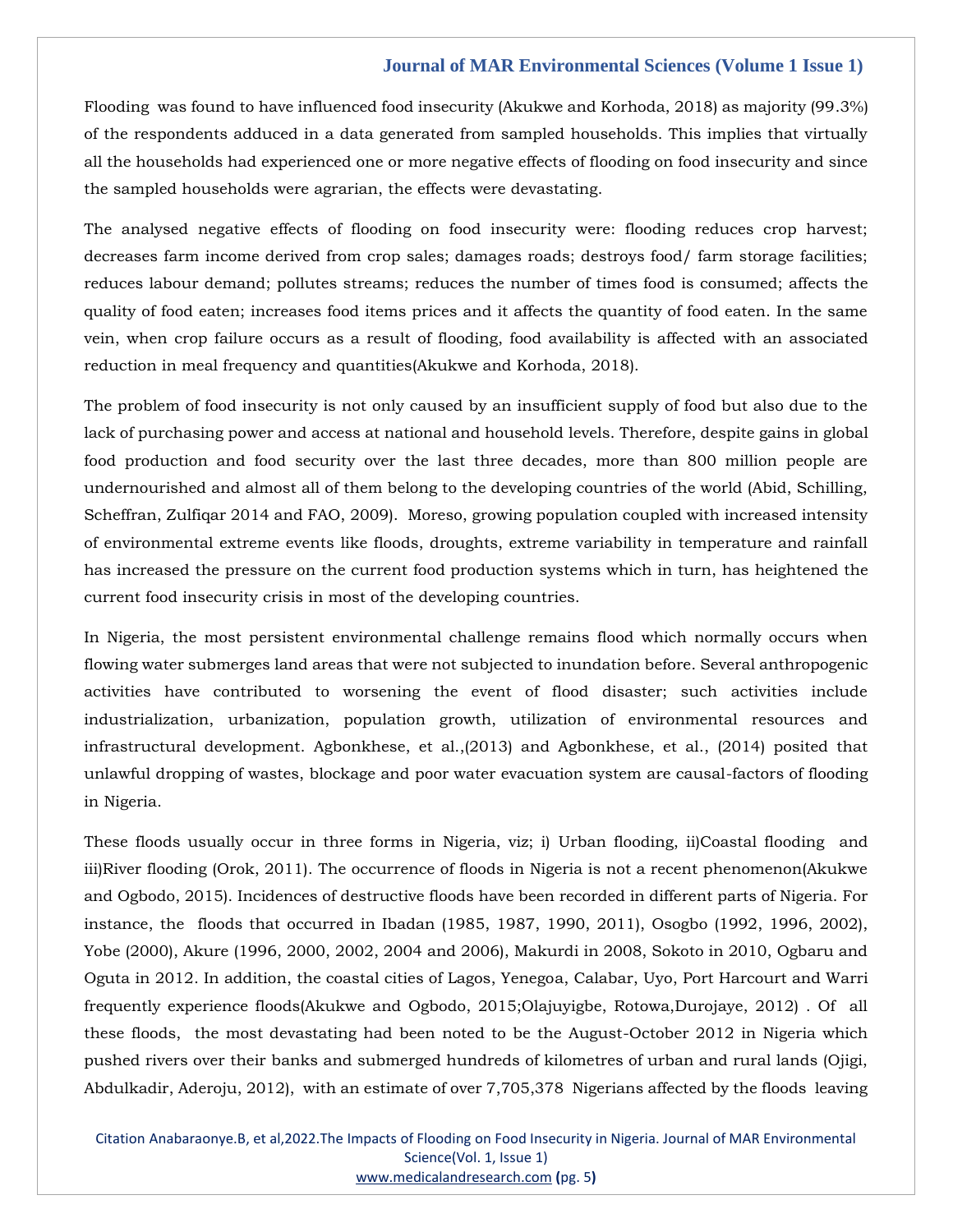2,157,419 persons internally displaced (IDPs). Moreover, over 90% of the 36 States of the country were affected between July and October, 2012 with 363 deaths and more than 618,000 damaged houses(OCHA, 2012). It was also noted to have caused massive destruction of farmlands which resulted to food insecurity in parts of the country as signifcant proportion of areas (including the south eastern region) that produce the three main tuber food crops in Nigeria (namely yam, cassava and sweet potato), were affected by the floods.

Famine Early Warning Systems Network (FEWSNET, 2012;2013) recognized the importance of disaster mitigation and management in order to avoid the enormous losses from flood disasters leading to food insecurity.The World Bank's assistance is moving away from traditional relief and reconstruction towards supporting the culture of prevention and mitigation for sustainable development. This new approach increasingly relies on knowledge sharing, creating communities of practice, and raising awareness in disaster risk management targeting government officials, civil society, and local communities prone to flood (Ikani, 2016).

#### **Recommendation and Conclusion**

It is obviously clear that business as usual is no longer good enough when it comes to issues of climate change, flooding and its impact on food insecurity in Nigeria. Responsive, deep and transformative action is needed throughout – not only to reduce emissions and stabilize global temperatures, but to build a safer, healthier and more resilient agricultural sector for sustainable development and economic growth in Nigeria. Flooding indeed has proven to have a negative impact on food security in Nigeria. It is therefore pertinent to note that public awareness and public participation in minimizing the effect of flooding is essential. Furthermore, research, climate change education and exchange of knowledge among lecturers,students,farmers and other relevant professionals in the field of mitigating the impacts of flooding to ensure food security in Nigeria is greatly advised. Finally, flood emergency and contingency plans should be laid down by the government in order to sustain economic growth in Nigeria.

## **References**

- 1. Abid M, Schilling J, Scheffran J, Zulfiqar F(2016)Climate change vulnerability, adaptation and risk perceptions at farm level in Punjab, Pakistan. Science of Total Environment. 2016;547:447– 46.
- 2. Adesina.S.O &Loboguerrero.M.A(2021) Enhancing Food Security Through Climate-Smart Agriculture and Sustainable Policy in Nigeria. © Springer Nature Switzerland AG 2021 W. Leal

Citation Anabaraonye.B, et al,2022.The Impacts of Flooding on Food Insecurity in Nigeria. Journal of MAR Environmental Science(Vol. 1, Issue 1) [www.medicalandresearch.com](http://www.medicalandresearch.com/) **(**pg. 6**)**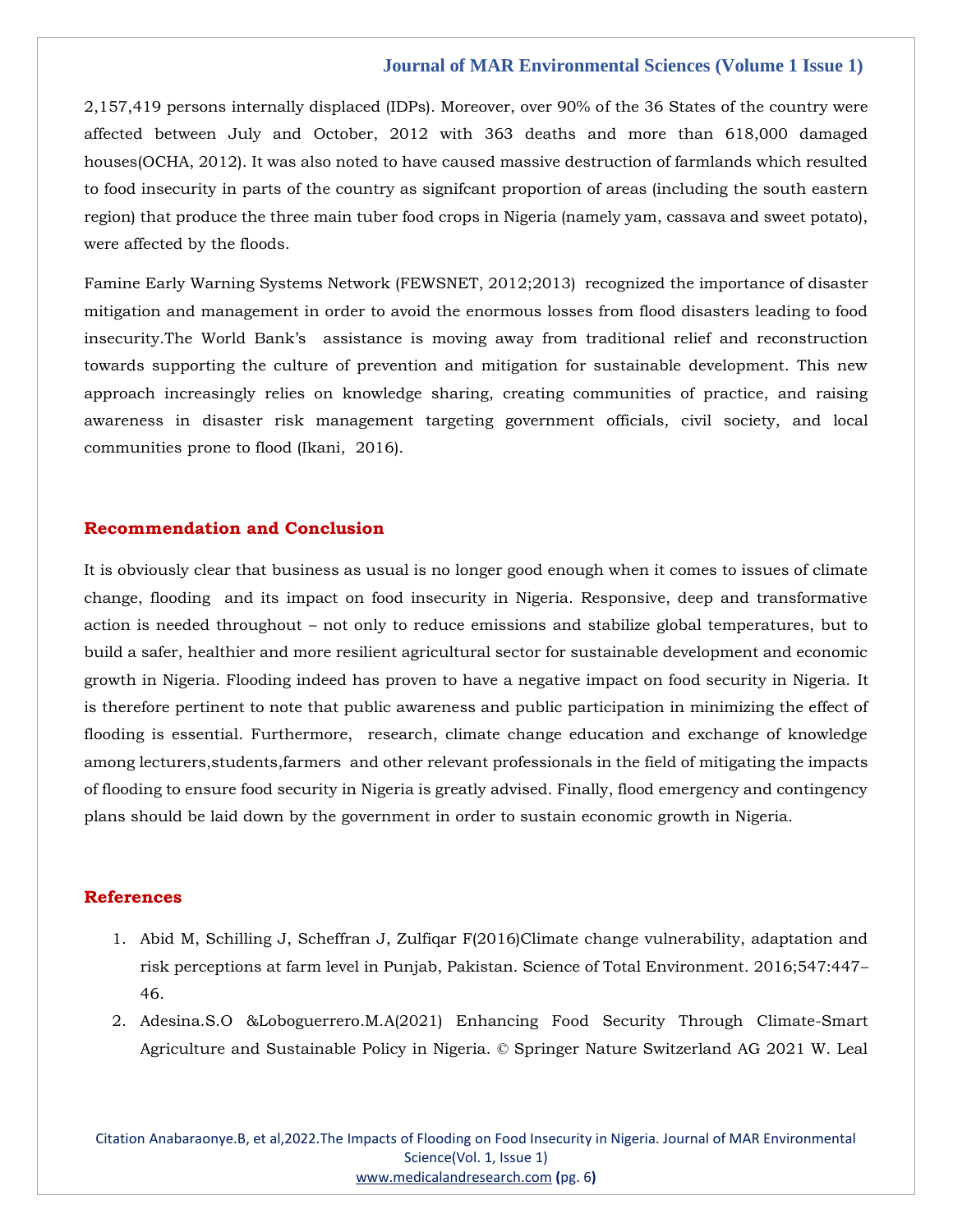Filho et al. (eds.), Handbook of Climate Change Management, https://doi.org/10.1007/978-3- 030-22759-3\_338-1

- 3. Agbonkhese, et al(2014) Flood menace in Nigeria: Impacts, remedial and management strategies. Civil and Environmental Research. 2014;6(4)
- 4. Agbonkhese, et al.,2013. Road traffic accidents in Nigeria: Causes and preventive measures. Civil and Environmental 23. Research. 2013;3(13).
- 5. Akukwethecia, George korhoda and Oluoko-Odingo Alice. Principal component analysis of the effect of flooding on food security in an agrarian communities of south eastern Nigeria. International journal of hydrology. 2018:2(2):205-212.
- 6. Akukwe T.I, Ogbodo.C,2015. Spatial analysis of vulnerability to fooding in Port Harcourt metropolis, Nigeria. SAGE Open. 2015;5(1):1–19.
- 7. Anabaraonye, B., Nji, I. A., & Hope, J. (2018). Poetry as a valuable tool for climate change education for global sustainability. International Journal of Scientific & Engineering Research, 9(9), 81–84. Retrieved from https://www.ijser.org/
- 8. Anabaraonye.B.., Okafor, J. C & Olamire, J. I. (2019). Educating Farmers and Fishermen in Rural Areas in Nigeria on Climate Change Mitigation and Adaptation for Global Sustainability International Journal of Scientific & Engineering Research 10:1391-1398
- 9. Anabaraonye.B., Okafor J. C, & Eriobu.C.M.(2019): Green Entrepreneurial Opportunities in Climate Change Adaptation and Mitigation for Sustainable Development in Nigeria. Journal of environmental and pollution management 2: 102
- 10. Anabaraonye.B, Okafor, J.C. and Hope.J. (2018). Educating Farmers in Rural Areas On Climate Change Adaptation For Sustainability In Nigeria. In: W. Leal Filho (Eds.), Handbook of Climate Change Resilience, Springer Nature Switzerland Ag. Https://Doi.Org/10.1007/978-3-319- 71025-9\_184-1
- 11. Birsel, R (2019). Flood, Fire And Plague: Climate Change Blamed For Disasters. Retrieved From Https://Www.Theguardian.Pe.Ca/News/World/Flood-Fire-And-Plague-Climate-Change-Blamed-For-Disasters-375852
- 12. Bjornsen, A., & Emery, P. (2002). Agricultural awareness through poetry, grades 9-10. California Foundation for Agriculture in the Classroom. Retrieved from https://learnaboutag.org/resources/table\_poetry.cfm
- 13. Christy, A. D., & Lima, M. (2007). Developing creativity and multidisciplinary approaches to teaching engineering problem-solving. International Journal of Engineering Education, 23(4), 66. Retrieved from https://www.ijee.ie/
- 14. Elferink M, Schierhorn F (2016) Global demand for food is rising. Can we meet it. Harv Bus Rev 7 (4):2016

Citation Anabaraonye.B, et al,2022.The Impacts of Flooding on Food Insecurity in Nigeria. Journal of MAR Environmental Science(Vol. 1, Issue 1) [www.medicalandresearch.com](http://www.medicalandresearch.com/) **(**pg. 7**)**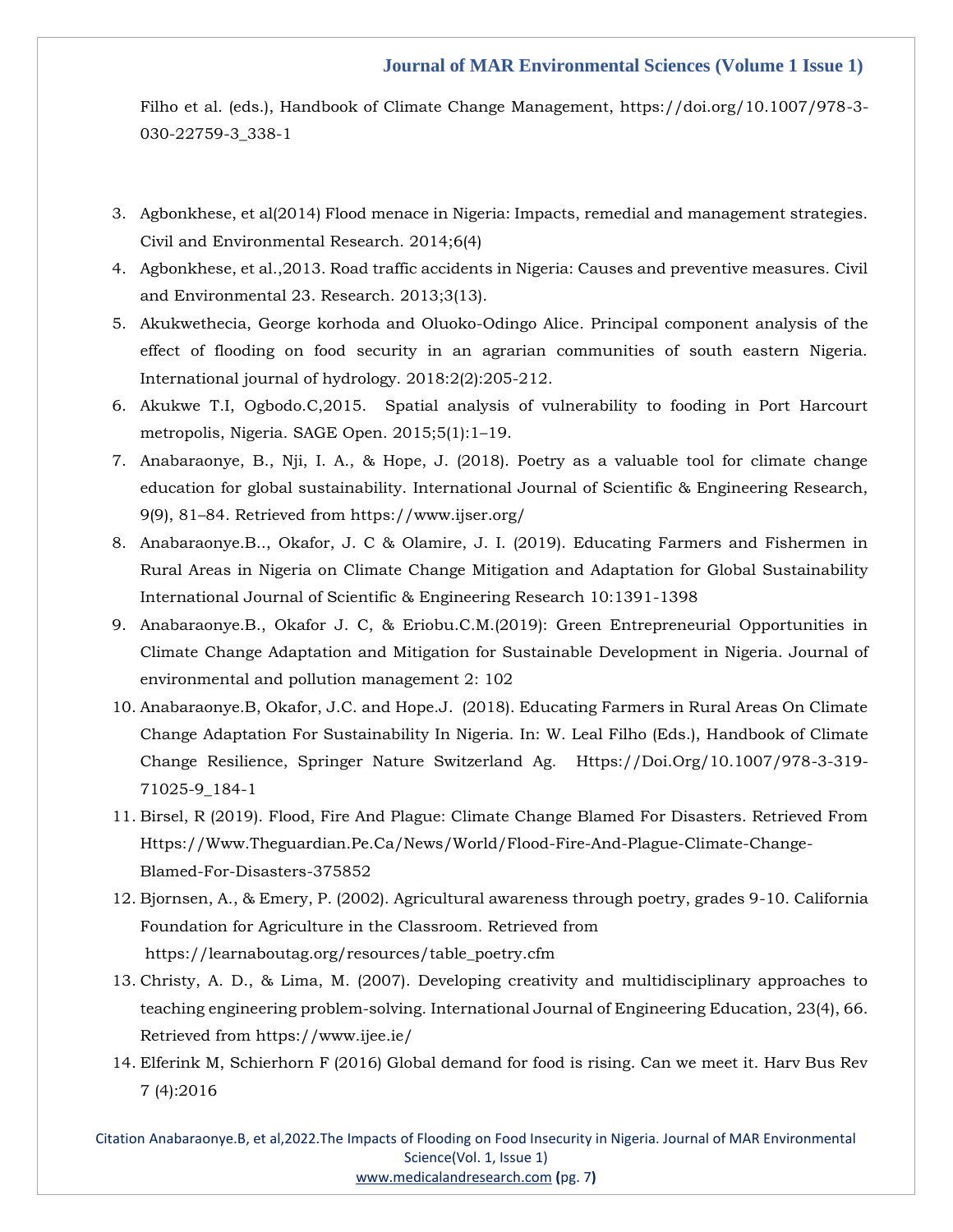- 15. Ellingson, L. L. (2009). Engaging crystallization in qualitative research: An introduction. Thousand Oaks, CA: SAGE. https://doi.org/10.4135/9781412991476
- 16. Famine Early Warning Systems Network (FEWSNET),2013. Nigeria Food Security Update, "Food insecurity increases in Regions affected by flooding and confict". FEWSNET; 2013. p. 1–2.
- 17. FAO (Food and Agriculture Organization),2009. Climate change in Africa. The threat to agriculture. Available:http://www.fao.org.africa; 2009
- 18. FEWSNET. Third quarter. Famine Early Warning Systems Network. 2012.
- 19. Fuertes M. Á. et al (2020). Climate Change Education: A proposal of a Category-Based Tool for Curriculum Analysis to Achieve the Climate Competence. Education in the Knowledge Society 21 pp 8-13.
- 20. GOP. Economic survey of Pakistan 2013– 14. Islamabad, Pakistan: Ministry of Food and Agriculture. Finance Division, Economic Advisor's Wing; 2014
- 21. Heiss,S, Daigle. K & Kolodinsky.J(2020) Poetic expressions of transdisciplinary food systems collaborations.Journal of Agriculture, Food Systems, and Community Development ISSN: 2152- 0801 online https://www.foodsystemsjournal.org
- 22. Huye, H. (2015). Using poetry and art analysis to evoke critical thinking and challenging reflection in senior-level nutrition students. Journal of Nutrition Education and Behavior, 47(3), 283–285. https://doi.org/10.1016/j.jneb.2015.01.007
- 23. Ikani D.I, 2016. An Impact Assessment of Flooding on Food Security among Rural Farmers in Dagiri Community of Gwagwalada Area Council, Abuja. Nigeria. Agricultural Development. 2016;1(1):6–13.
- 24. IPCC (2001) Climate change 2001: the scientific basis. Contribution of working group I to the third assessment report of the intergovernmental panel on climate change. Published by the press syndicate of the University of Cambridge, The Pitt Building, Trumpington Street, Cambridge, United Kingdom. First published 2001.

https://www.ipcc.ch/ipccreports/tar/wg1/pdf/WGI\_ TAR\_full\_report.pdf

- 25. IPCC (International Panel on Climate Change). Fourth assessment report. Cambridge: Cambridge University Press; 2007.
- 26. Jeb D.N, Aggarwal S.P,2008. Flood inundation hazard modelling of the River Kaduna using remote sensing and Geographic Information Systems. Journal of Applied Sciences Research. 2008;4(12):1822–1833.
- 27. Klaudia.S., Marzena.P. and Aleksandra .B., 2018. Innovative solution in monitoring system in flood protection. AGH University of Science and Technology, Department of Hydrogeology and Geology Engineering, Krakow, Poland

Citation Anabaraonye.B, et al,2022.The Impacts of Flooding on Food Insecurity in Nigeria. Journal of MAR Environmental Science(Vol. 1, Issue 1) [www.medicalandresearch.com](http://www.medicalandresearch.com/) **(**pg. 8**)**